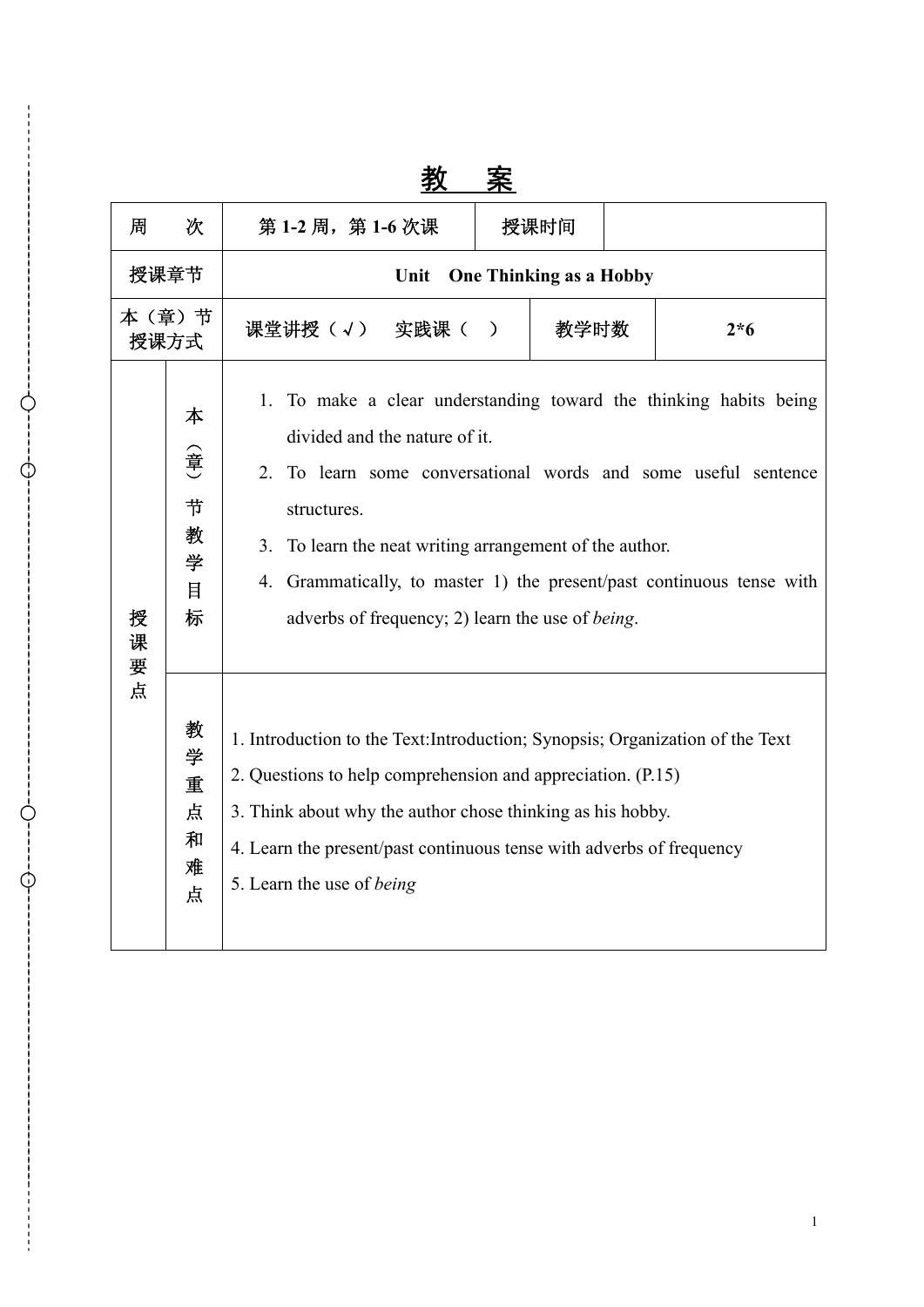|           | 1. How would you describe the author's style? Is it formal or informal? Is it |  |  |
|-----------|-------------------------------------------------------------------------------|--|--|
|           | serious or humorous?                                                          |  |  |
| 思考题       | Have you learned anything from this essay? What do you want to be as far      |  |  |
| 或         | as these three levels of thinking are concerned?                              |  |  |
| 作业        | 3. Exercises relating to word-building (word formation, anonyms, synonyms)    |  |  |
|           | 4. Exercises on key grammatical points.                                       |  |  |
|           | 5. Translation exercises on the key sentence patterns or phrases.             |  |  |
|           |                                                                               |  |  |
| 教学内容与组织安排 |                                                                               |  |  |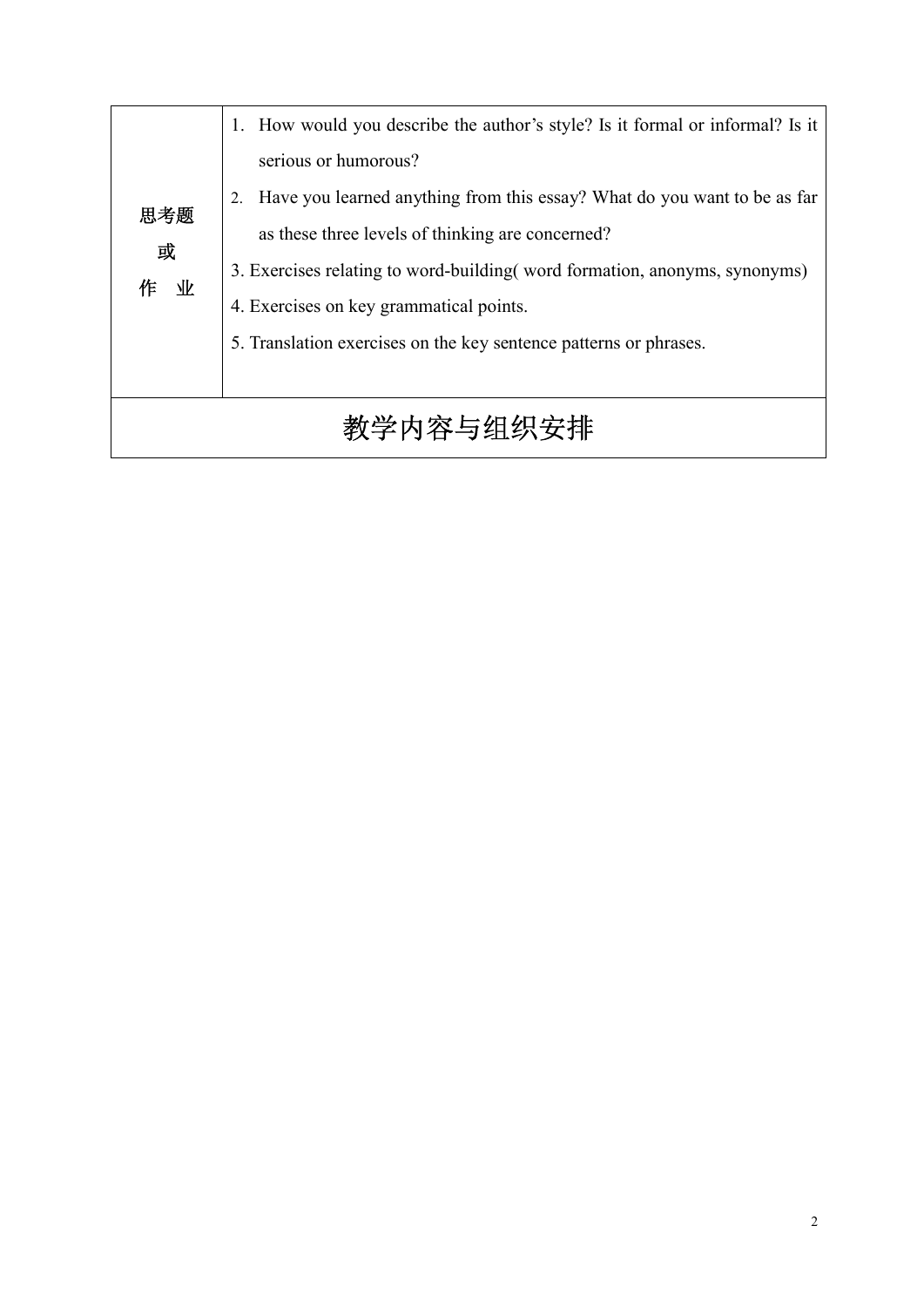#### **Teaching methods:** PPT; discussion

#### **Strategies and Activities:**

- 1. Let students answer some warm-up questions at the beginning of the class.
- 2. Help students ask some questions in accordance with text, esp. language points.
- 3. Pick out clues from content, identify the main idea in each part and summarize the text.
- 4. Group discussion on topics after text A for further comprehension and communication.

#### **Time Allotment:**

- 1. Pre-discussion and check on the pre-class work: 2 class hours
- 2. Word study 1 class hour
- 3. Text analysis 4 class hours
- 4. Exercises 4 class hours
- 5. Quiz and comments on writing: 1 class hour

#### **Teaching Procedures:**

### **Part I. Warm-up activity**

#### **1. Picture Description**

Please describe the following pictures in detail and depict their symbolic meaning in your own words. Compare your answer with that of the author, and try to find their symbolic meaning in the boy's (the author) eyes.





# **2. Quotations on Thinking**

"Intelligence is something we are born with. Thinking is a skill that must be learned." —Edward de Bono 爱德华·德·波诺 (father of creative thinking) "Most people can't think, most of the remainder won't think, and the small fraction who do think mostly can't do it very well." —Robert Heinlein 罗伯特·海因莱因 (father of modern American sci-fi ) "I think, therefore I am." —René Déscartes 笛卡儿 "Thinking is what a great many people think they are doing when they are merely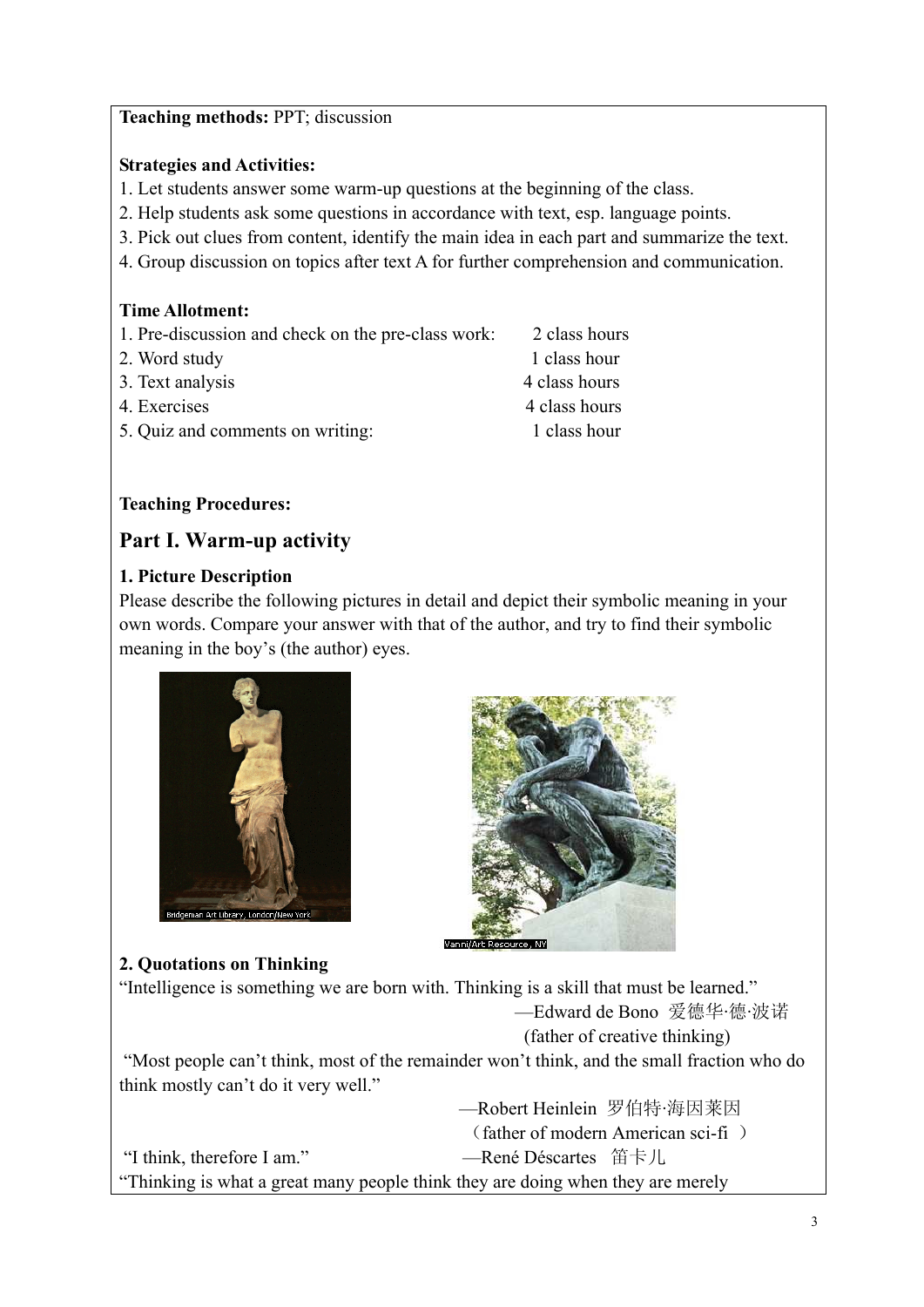rearranging their prejudices."

 —William James (American psychologist) "I cannot teach anybody anything, I can only make them think." —Socrates "We think too small. Like the frog at the bottom of the well. He thinks the sky is only as big as the top of the well. If he surfaced, he would have an entirely different view." —Mao Zedong

"Nurture your mind with great thoughts."

 —Benjamin Disraeli 本杰明·迪斯雷利 (British Premier in the 19th century)

"What is the hardest task in the world? To think.." —Ralph Waldo Emerson

# **3. What Is Your Story?**

Have you got an anecdote or true story like the author's about your school life? Please interview your partner about his/her story and be ready to report to the class.

# **Part II. Background information**

# **1. Author**

 Sir William Gerald Golding (September 19, 1911—June 19, 1993) was an English novelist, poet and 1983 Nobel Laureate in Literature:

 The Nobel Foundation cited: "his novels which, with the perspicuity of realistic narrative art and the diversity and universality of myth, illuminate the human condition in the world of today".

William Golding's main works

\* Poems (1934) \* Lord of the Flies (1954) \* The Inheritors (1955) \* Pincher Martin (1956) \* Free Fall (1959)  $*$  The Spire (1964) \* Darkness Visible (1979) \* The Trilogy Rites of Passage (1980, Booker Prize) \* Close Quarters (1987) \* Fire Down Below (1989), republished under the general title *To The Ends of the Eart*h

# **2. Rodin's Thinker**

Resting on the horizontal panel above the doors, The Thinker became the focal point of The Gates of Hell and subsequently perhaps the most well-known sculpture of all time. The athletic-looking figure, inspired by the sculpture of Michelangelo, depicts a man in sober meditation, yet whose muscles strain with effort—possibly to evoke a powerful internal struggle. Rodin initially referred to the figure as Dante but eventually what we know as The Thinker evolved into a more symbolic representation of creativity, intellect, and above all—thought.

# **3. Goddess Venus**

Venus of Milo

 Venus de Milo (about 150—100 BC) is considered by many art historians to be the ideal of Hellenistic beauty. It was carved out of marble and stands approximately 205 cm (6 ft 10 in) high.

As Roman Goddess of Love and Beauty, Venus is associated with cultivated fields and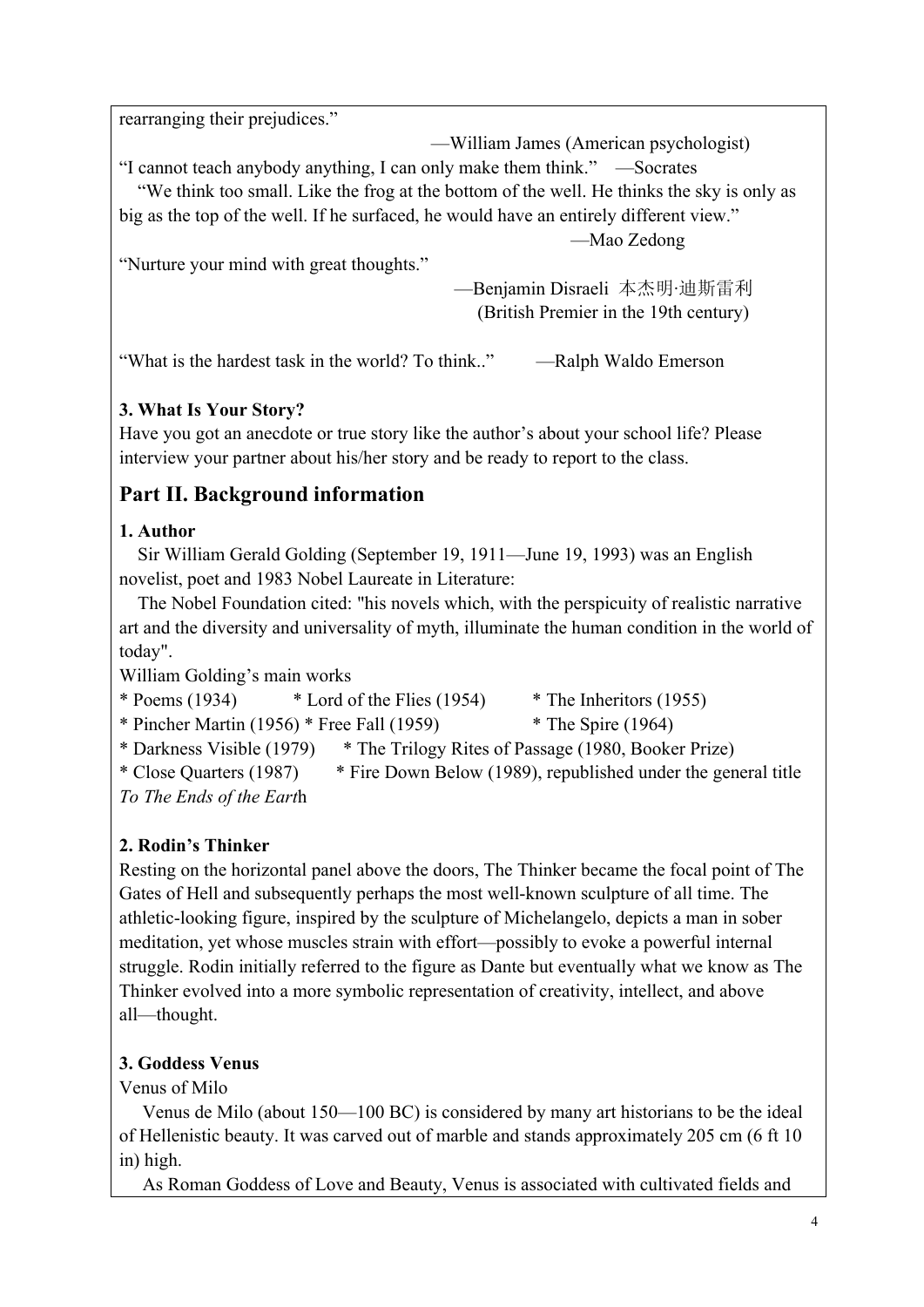grdens and later identified by the Romans with the Greek Goddess of Love, Aphrodite. 8 major planets in the solar system: Venus; Jupiter; Mercury; Mars; Saturn; Uranus; Neptune X Pluto

# **Part III. Vocabulary study**

- 1. acquaintance
- n. a. (CN) a person whom one knows
	- b. (UN) knowledge or information about something or someone
- n. acquaintanceship

v. acquaint: to come to know personally; to make familiar; to inform

- eg. \* Mrs. Bosomley has become merely a nodding acquaintance. 点头之交
	- \* Few of my acquaintances like Sheila. 认识的人
	- \* The guide has some acquaintance with Italian. 懂一点意大利语
	- \* He has a wide acquaintanceship among all sorts of people. 交往甚广

Eg. \* Let me acquaint you with my family.

- \* You must acquaint yourself with your new duties.
- \* Please acquaint us with your plans.

Expressions: be (become, get) acquainted with:

\* I am already acquainted with the facts.

make sb.'s acquaintance (make the acquaintance of sb.):

\* So pleased to have made your acquaintance.

2. anguish

v. (vi.) to feel or suffer anguish

n. agonizing physical or mental pain; torment a. anguished

Synonyms: suffering, agony, distress, grief, heartache, heartbreak, misery, pain, sorrow, torment, torture

eg. \* anguished cries

\* She was in anguish over her boyfriend's breaking up with her.

3. bulge

v. to curve outward; to swell up; to stick out

n. a. a protruding part; an outward curve or swelling

b. a sudden, usually temporary increase in number or quantity

Synonyms: protrude, project, stick out

e.g. His pocket was bulging with sweets.

The baby boom created a bulge in school enrollment. 生育高峰造成学校入学人数的暴 涨

protrude v. to push or thrust outward; to stick out from a place or a surface e.g. protruding eyes/teeth

The policeman saw a gun protruding from the man's pocket.

Nails protruded from the board and had to be removed for safety.

Compare

Bulge suggests a swelling out in an excessive or abnormal fashion; it may be used when the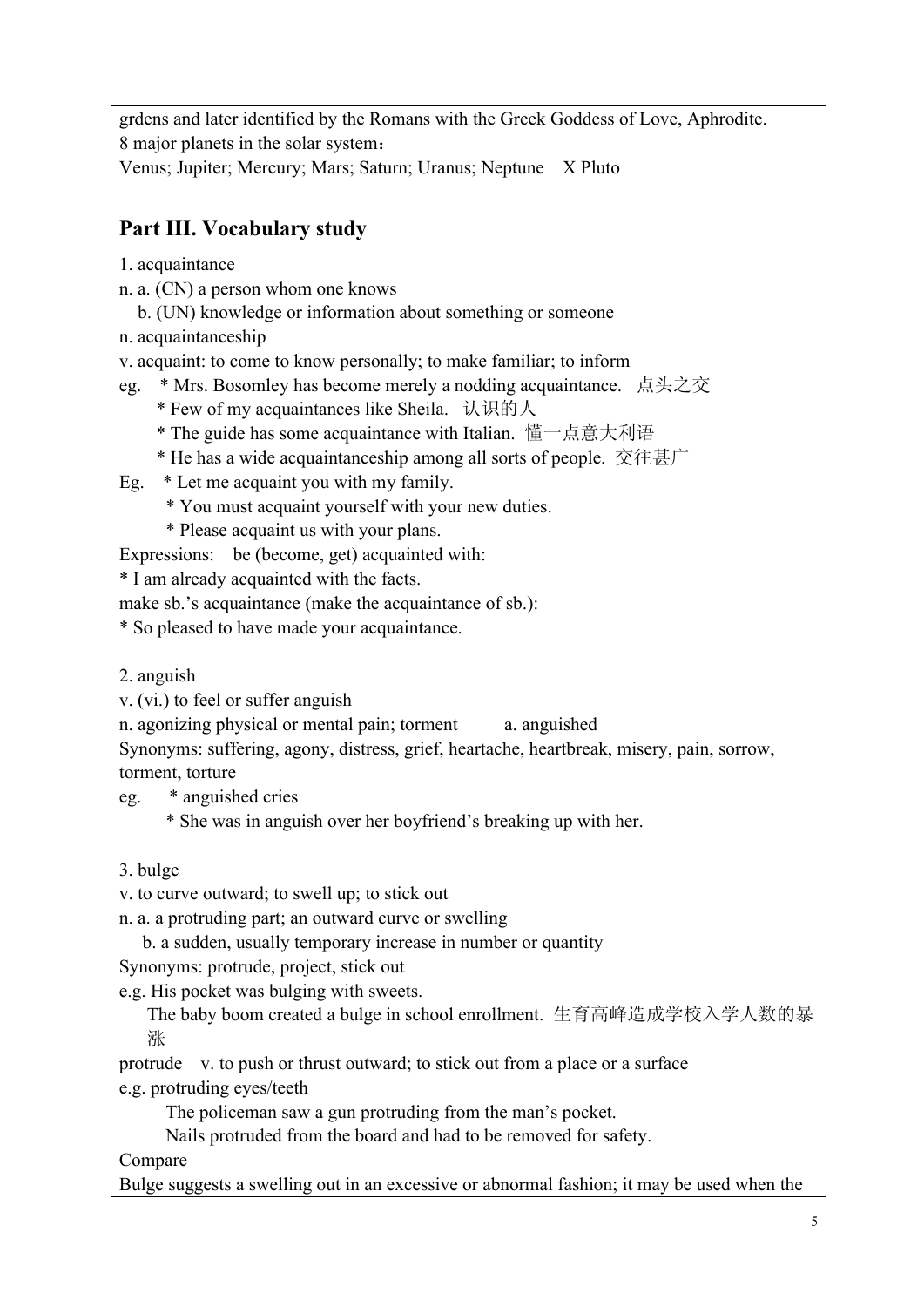impression to be given is that there is an imperfection, a defect, or a cause of strain that explains the swelling

e.g. the wall bulged in the center

Above her boots ... the calves bulged suddenly out. -- Bennett Stick out does not imply abnormality as a rule but construction, formation, or position that permits a thing to extend outside or beyond the flat line of a surface

Protrude implies a trusting forth esp. in an unexpected place; it applies esp. to sth. that does not seem to belong or that sticks out obviously

-- Merriam Webster's Dictionary of

### **Culture Notes:**

**Lost Generation**: Lost Generation, group of expatriate American writers residing primarily in Paris during the 1920s and 1930s. The group never formed a cohesive literary movement, but it consisted of many influential American writers like Ernest Hemingway and F. Scott Fitzgerald. The group was given its name by the American writer Gertrude Stein to refer to expatriate Americans bitter about their World War I (1914-1918) experiences and isillusioned with American society. Hemingway later used the phrase as an epigraph for his novel The Sun Also Rises (1926).

Hemingway: A Farewell to Arms (1929) For Whom the Bell Tolls (1940)

The Old Man and the Sea (1952) "The Snows of Kilimaniaro" (1938)

Fitzgerald: The Great Gatsby (1925) Tender is the Night (1934)

**Beat Generation**: Beat Generation, group of American writers of the 1950s whose writing expressed profound dissatisfaction with contemporary American society and endorsed an alternative set of values. The term sometimes is used to refer to those who embraced the ideas of these writers. The Beat Generation's best-known figures were writers Allen Ginsberg and Jack Kerouac.

Ginsberg: Howl (1956) Kerouac: On the Road (1957)

4. confer a. to give sb. an award, a university degree or a particular honor or right **confer sth. on sb.**

b. (vi.) to discuss sth. with sb. esp. in order to exchange opinions or get advice 协

商 **confer with sb. on/about sth.**

Synonym: award

eg. The government conferred a medal on the hero.

Diplomas were conferred on members of graduating class.

conferred an honorary degree on her 授予她荣誉学位

Eg. \* Martin Ruther King Jr. was awarded the peace Nobel Prize of 1964 for advocating nonviolence policy in the movement for civil rights.

\* He was awarded his damages in the shipwreck by the court.

法院判定他获得船只失事的损害赔偿金。

5. contemplate

v. a. to look at attentively and thoughtfully

b. to consider carefully and at length;

c. to have in mind as an intention or possibility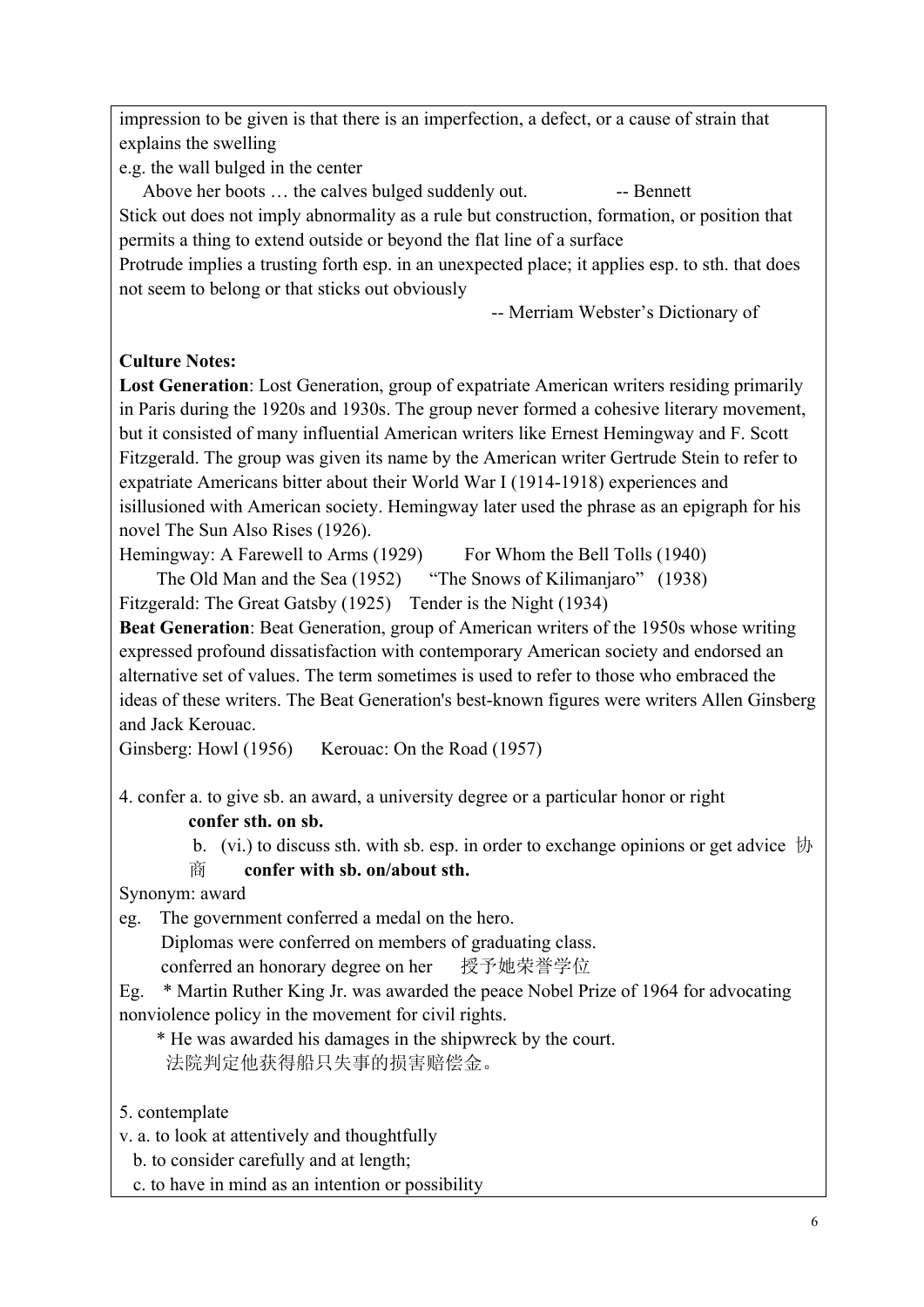Synonyms: consider, ponder, meditate, deliberate, brood over

- eg. \* She stood contemplating her figure in the mirror.
	- \* The young surgeon contemplated the difficult operation of kidney transplant.
	- \* She is contemplating a trip to Europe, but she hasn't planned it yet.

## 6. contempt

contemptible: deserving of contempt; despicable 卑劣的,可鄙的 contemptuous: manifesting or feeling contempt; scornful 鄙视的; 看不起; 鄙视的 Eg. \* It was contemptible of him to speak like that about a respectable teacher!

- \* It was a contemptible trick to tell lies and play on an old friend!
- \* He was contemptuous of Britain's army.
- \* Seeing I failed to understand, he gave me a contemptuous look.

7. heady a. Try to translate the following phrases:

| heady liqueur                                                | 醉人的烈酒 | intoxicating      |                                        |
|--------------------------------------------------------------|-------|-------------------|----------------------------------------|
| the heady news of triumph 振奋人心的获胜消息 exciting                 |       |                   |                                        |
| a heady outburst of anger 猛一声怒喝                              |       | thrilling         |                                        |
| a heady current                                              | 一股湍流  | swift and violent |                                        |
| heady tactics                                                | 机敏的战术 |                   | showing intelligence and good judgment |
| too heady to reason with 太专横而无法与之理论 domineering; overbearing |       |                   |                                        |

- 8. impediment n. a. a fact or event which makes action difficult or impossible b. an organic defect preventing clear articulation
- eg. \* The main impediment to development is the country's huge foreign debt. \* He has an impediment in speech. 他讲话口吃。

V. impede Synonyms: hinder, hamper, obstruct, block, dam, bar

9. integrate

- v. a. to make into a whole by bringing all parts together; to unify
	- b. to join with something else; unite
- disintegrate: to become reduced to components, fragments, or particles
- Eg. \* Many suggestions are needed to integrate the plan.
	- \* The teachers are trying to integrate all the children into society.
	- \* The extracted case was so old it just disintegrated when a worker picked it up.
	- a. integrated 综合的, 完整的

10. muscular a. a. of, relating to, or consisting of muscle

- b. having well-developed muscles
- c. having or suggesting great power; forceful or vigorous
- Eg. a muscular build 一副强壮的体格

muscular contraction 肌肉的收缩

muscular advocacy groups 有力的拥护团体

Compare:masculine 男性的, 男子气概的, [语法] 阳性的--> fenimine

11. stampede v. to (to cause to) flee in panic or to act on mass impulse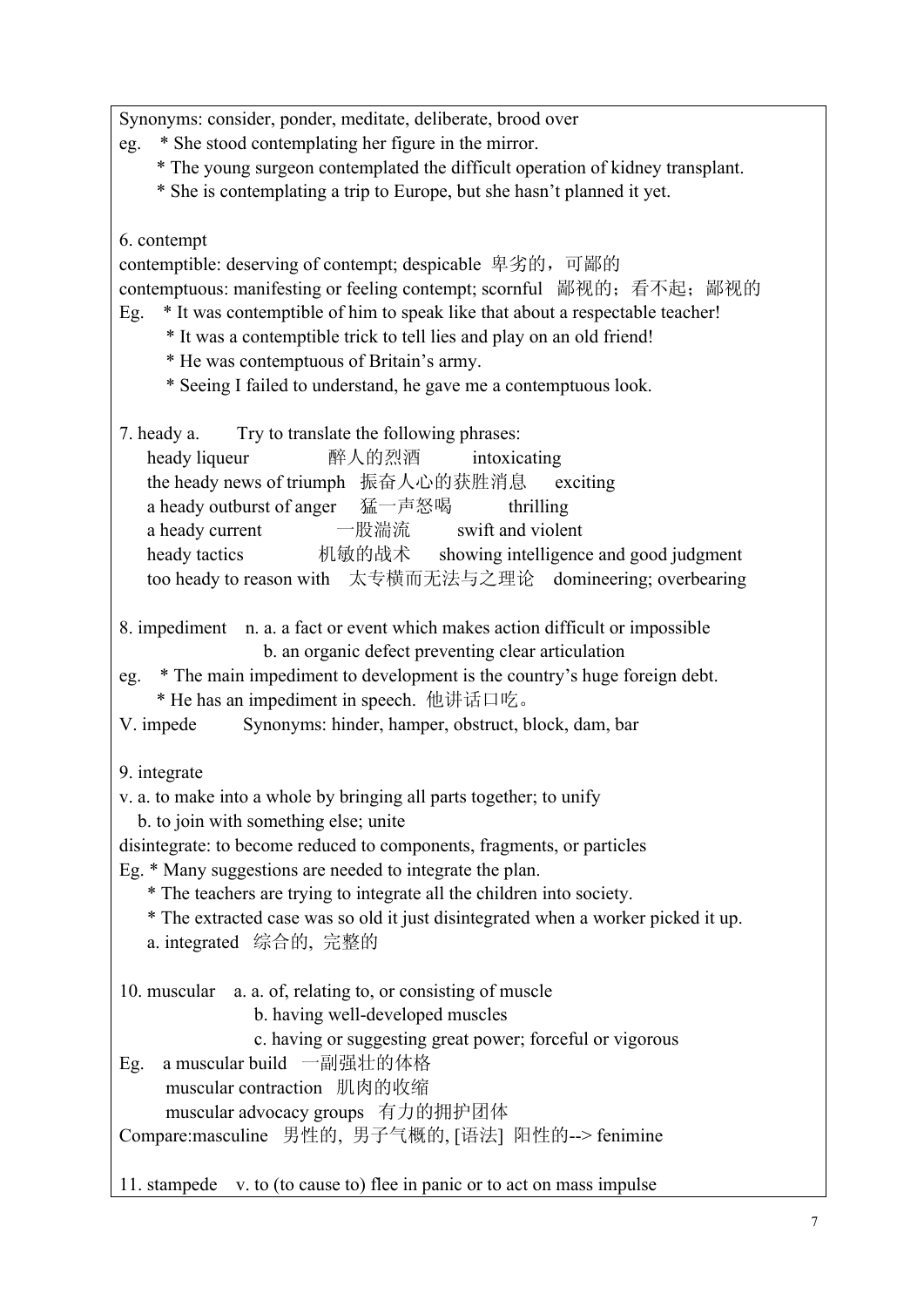| n. a. a sudden frenzied or headlong rush or flight                                                                                                                                                                                                                                                                       |  |  |
|--------------------------------------------------------------------------------------------------------------------------------------------------------------------------------------------------------------------------------------------------------------------------------------------------------------------------|--|--|
| b. a mass impulsive action<br>Eg. * Rumors of a shortage stampeded people into buying up food.                                                                                                                                                                                                                           |  |  |
| * a herd of stampeding cattle                                                                                                                                                                                                                                                                                            |  |  |
|                                                                                                                                                                                                                                                                                                                          |  |  |
| Word Building<br>1. Prefix—hind- (hindquarters): located at or forming the back or rear<br>Eg. hindquarters n. 后腿, 臀部<br>hindlimb (hind legs) n. (动物或昆虫的)后肢, 下肢<br>hindsight n. 枪的表尺, 后瞄准器; 后见之明, 事后聪明<br>hindmost<br>a. 最后面的, 最后部的<br>e.g. I now know with hindsight that I did him a terrible wrong.<br>我事后才明白我完全冤枉了他。 |  |  |
| 2. Suffix—-ette (statuette): a. small; diminutive 表示小的, 小型的<br>b. female 表示女性的                                                                                                                                                                                                                                           |  |  |
| c. an imitation or inferior kind of cloth 表示仿造品或衣料质地较差的<br>Eg. a. kitchenette 小厨房 novelette 中或短篇<br>luncheonette 小餐馆 launderette 自动洗衣店<br>b. usherette 女引座员 bachelorette 未婚女子<br>c. leatherette 人造革                                                                                                                      |  |  |
| 3. Suffix—fer (confer): from Latin: ferre = to carry 携带<br>eg. afferent 传入的 defer 推迟, 延期, 听从, 服从<br>proffer 提供 efferent 传出的, 输出管<br>infer 推断 offer, differ, refer, suffer, transfer, prefer                                                                                                                              |  |  |
| 4. Derivative—oratory --> orate                                                                                                                                                                                                                                                                                          |  |  |
| orate v. to speak in a formal, pompous manner                                                                                                                                                                                                                                                                            |  |  |
| oration n. a formal speech, especially one given on a                                                                                                                                                                                                                                                                    |  |  |
| ceremonial occasion; a speech delivered in a high-flown<br>or pompous manner                                                                                                                                                                                                                                             |  |  |
| orator n. one who delivers an oration; an eloquent and skilled                                                                                                                                                                                                                                                           |  |  |
| public speaker                                                                                                                                                                                                                                                                                                           |  |  |
| oratory n. the art of public speaking; eloquence or skill in making<br>speeches to the public; public speaking marked by the                                                                                                                                                                                             |  |  |
| use of overblown rhetoric                                                                                                                                                                                                                                                                                                |  |  |
|                                                                                                                                                                                                                                                                                                                          |  |  |
| <b>Part IV Text Analysis</b>                                                                                                                                                                                                                                                                                             |  |  |
| 1. What does "hobby" mean?                                                                                                                                                                                                                                                                                               |  |  |
| 2. Why does author use this word in the title?                                                                                                                                                                                                                                                                           |  |  |
| hobby: an activity you do for pleasure when you are not working                                                                                                                                                                                                                                                          |  |  |

If thinking is just a hobby, then it's purpose is just to have fun, do you think we think only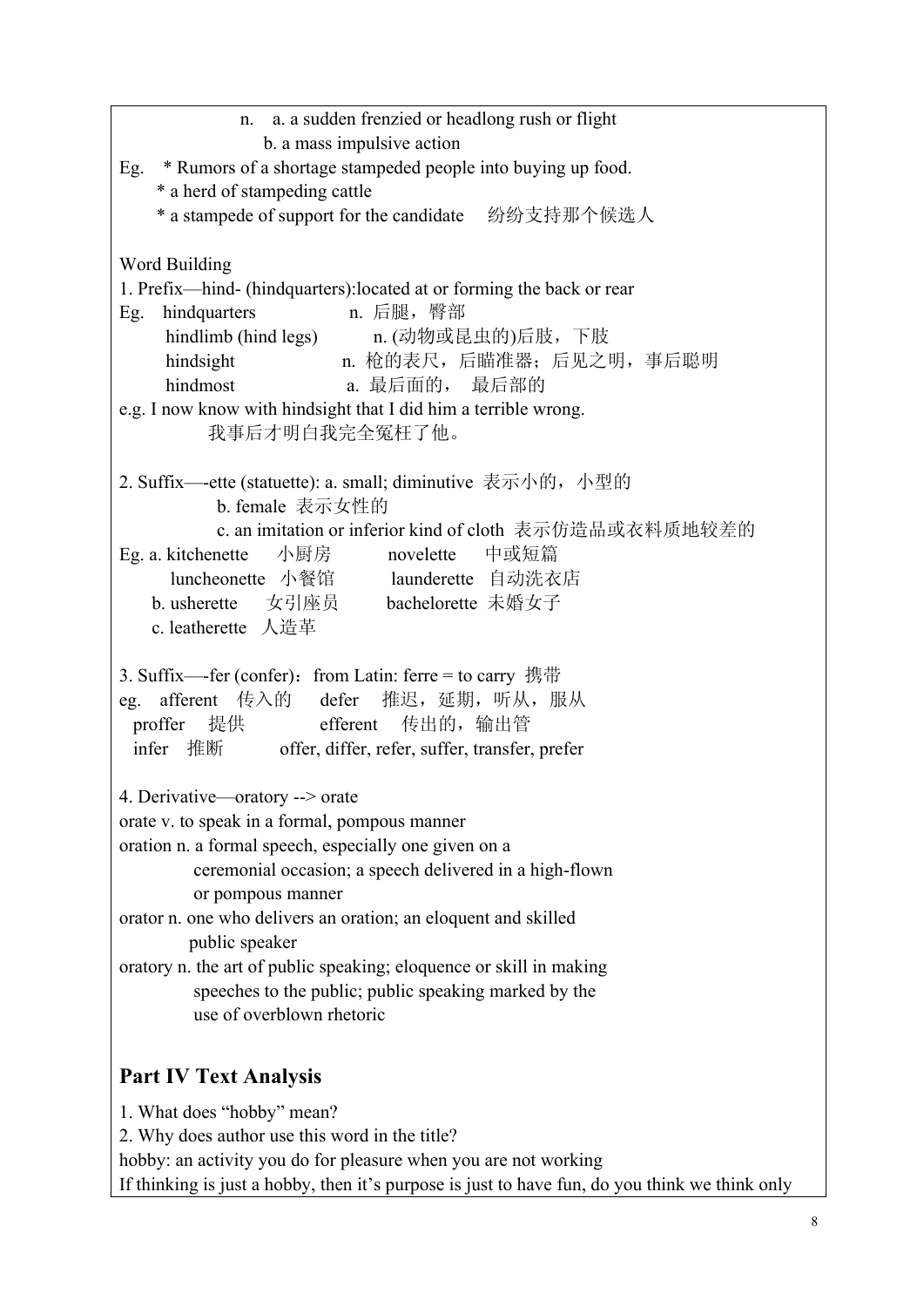because we want to have fun?

Hint: The last sentence of this essay is "I dropped my hobby and turned professional". What does it mean? Please discuss with your partner about the title.

#### **Theme**:

Thinking is not just for professional thinkers like philosophers. It is something all educated people should enjoy doing, and it is considered one of the most precious qualities in young scholars for the healthy mental development. However, most people do not have this ability or could not think well: according to the author, nine tenths of the people are grade-three thinkers, still less are grade-two thinkers, not to mention grade-one thinkers, they are "few and far between".

What kind of thinker do you think you are? Why?

# **Structure**:

Part 1 (Para.  $1-24$ ) about: How the subject of thinking was first brought up to the author and his understanding of the nature of "grade-three thinking"

Part 2 (Para. 25—29) about: The author's analysis of the nature of "grade-two thinking" Part 3 (Para. 30—35) about : The author's understanding of the "grade-one thinking" and his desire for it.

| Venus                                        | Leopard                                                       | Rodin's Thinker                                                                        |
|----------------------------------------------|---------------------------------------------------------------|----------------------------------------------------------------------------------------|
| naked with nothing                           | crouching; naked                                              | naked, muscular, who sat,                                                              |
| but a bath towel; no arms;                   |                                                               | looking down; his chin on                                                              |
| in an unfortunate position                   |                                                               | his fist and elbow on his knee                                                         |
| frozen in panic, worrying<br>about the towel | ready to spring down<br>at he top drawer from<br>the cupboard | utterly miserable; contemplate<br>the hind quarters of the<br>leopard in endless gloom |

busying being beautiful busy being natural not miserable, an image of pure thought Question: What do the three statuettes symbolize? What effect do the boy's descriptions have?

Text Analysis

A: They represented the whole of life. The leopard stood for all animal needs or desires; Venus stood for love and the Thinker stood for thinking as a uniquely human feature.

 An humorous and sarcastic effect has been achieved by the author's description of the statuettes, which established a background to support his later analysis of three grades of thinking and some human natures.

Question: How did the author describe the following figures to demonstrate his analyses of different grades of thinking?

Headmaster: nothing human in his eyes, no possibility of communication (not understand his students)

Me, the boy: delinquent, not integrated, misunderstanding the symbolic meaning of the statuettes, couldn't think

Mr. Houghton: ruined by alcohol, preaching high-moral life but showing hypocritical and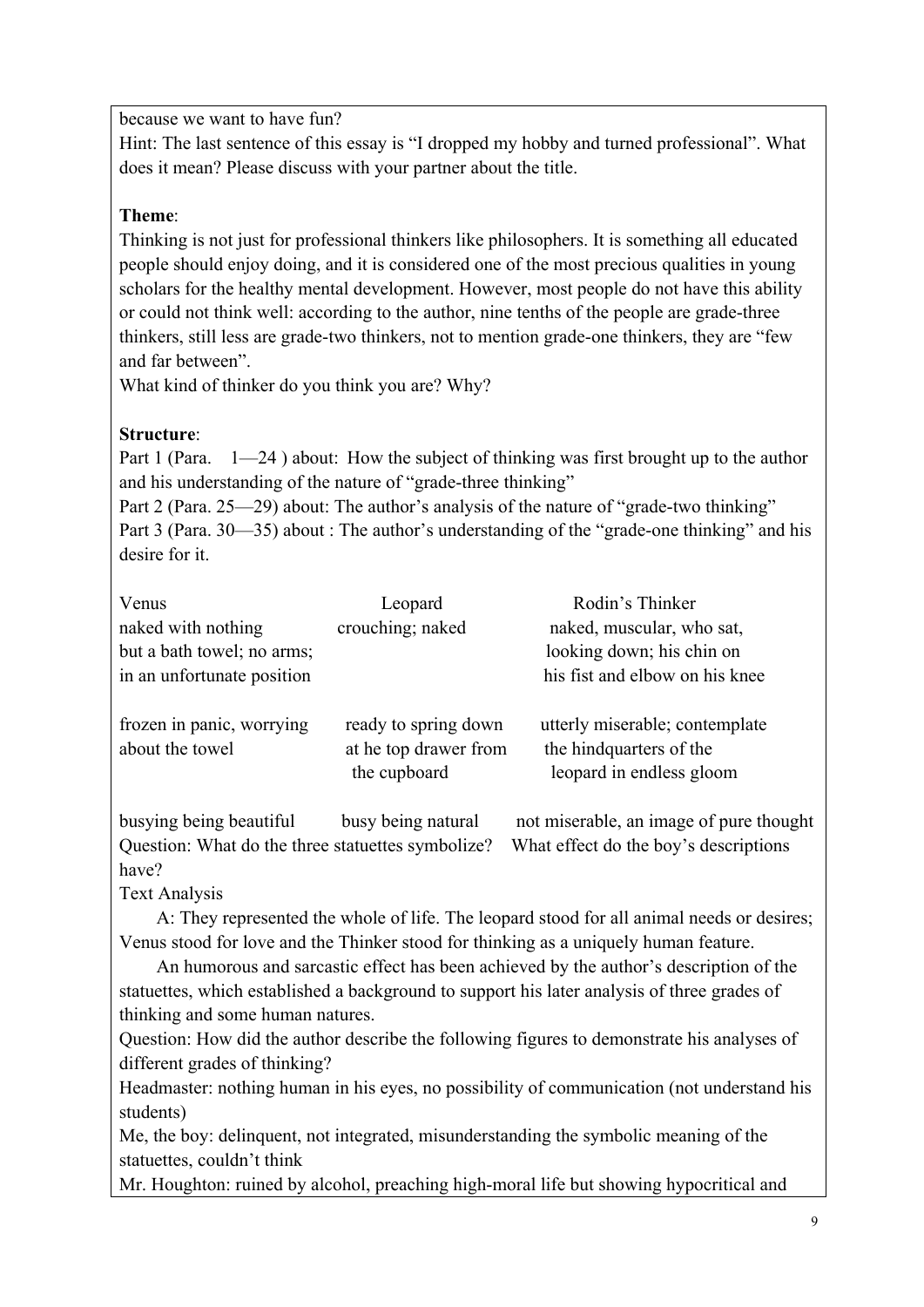prejudiced nature A pious lady: who hated German with the proposition of loving enemies Ruth: foolish argument, illogical and fled at last British Prime Minister: talking about the great benefit conferring on India by jailing Nehru and Gandhi American politicians: talking about peace and refusing to join the League of Nations Me, the author: not easily stampede, detect contradiction; turned into a professional thinker The summary of the characteristics of the three grades of thinking

| characteristics                    | examples                   |
|------------------------------------|----------------------------|
| Ignorance, hypocrisy, prejudice,   | Mr. Houghton, nine tens of |
|                                    |                            |
| self-satisfied, contradictions     |                            |
| Detecting contradictions; do not   | Ruth, the author, (maybe)  |
| stampede easily; lag behind, a     | some acquaintances         |
| withdrawal, destroy but not create |                            |
| To find out what is truth, based   | few and far between,       |
| on a logical moral system          | only in books              |
|                                    |                            |

Further Questions on Appreciation:

1. What does the author mean when he say "… I dropped my hobby and turned professional"?

2. Why is the author much more conclusive and informative about grade-three and grade-two thinking than about grade-one? What do you think grade-one thinking is? Have you got any indication from the essay?

3. Give examples of Golding's wit. Does his sense of humor and the use of some writing devices help him achieve his purpose in this essay? Give some examples.

#### **Detailed study of the Text**

Paragraph 1-2:

#### **I came to the conclusion that thee were three grades of thinking…**

to come to a conclusion means to reach/ arrive at/ draw a conclusion grade: an accepted level or standard

e.g. This grade of wool can be sold at a fairly low price.

这种等级的羊毛可以以相当低的价格卖出.

grammar school:

 In Britain, it refers to a school for children over 11 who are academically bright. Today, there are few grammar schools. Most secondary schools are called "comprehensive" and take in all children over 11 whatever their abilities. In the US, a grammar school used to mean an elementary school, but it is now considered old-fashioned.

study: a room intended or equipped for studying or writing

e.g. The dictionary is in my study. 那本词典在我的书房里。

nothing but: nothing except; only

e.g. The doctor told her that it was nothing but a cold.

He cared for nothing but his name and position.

He was nothing but a coward.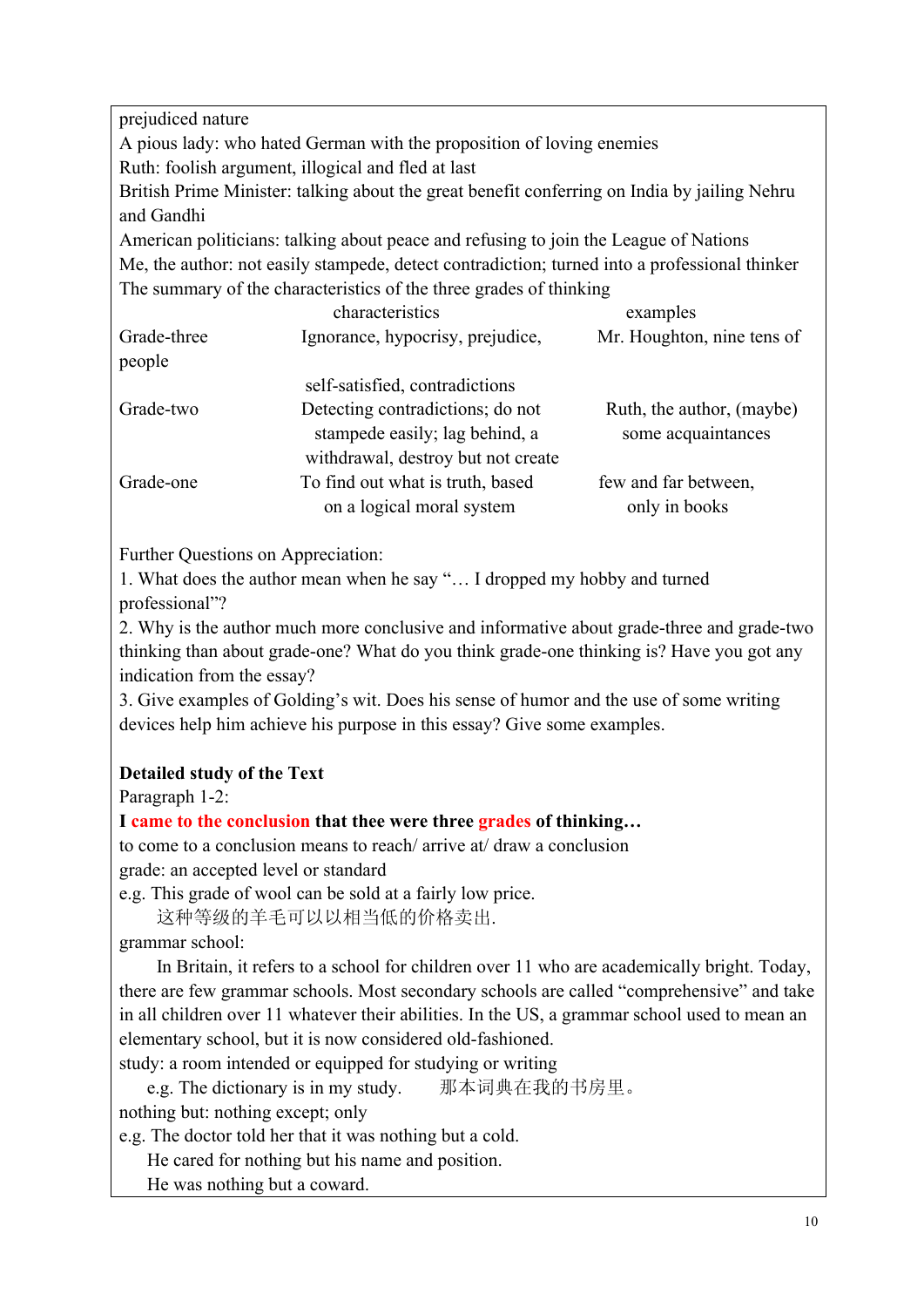lest: (fml. and old-fashioned) conj. for fear that 唯恐, 以免 (see Note 2 on P6) Note: The subjunctive mood is used in the clause lest introduces.

e.g. Be careful lest you fall from that tree.

I was afraid lest he might come too late.

#### **…and since she had no arms, she was in an unfortunate position to pull the towel up again.**

be in… position to do sth: to be able to do sth because or have ability, power or money to do it

e.g. I am not in a position to lend you money.

# **Next to her, crouched the statuette of a leopard, ready to spring down at the top drawer of a filing cabinet.**

crouch:

a. to stoop, especially with the knees bent

b. to press the entire body close to the ground with the limbs bent

e.g. They crouched over the grate with a flashlight, searching for the lost gem.

a cat crouching near its prey

spring: to jump over

### **Beyond the leopard was a naked, muscular gentleman.**

### **"-ed" as suffix**

e.g. a naked man, a learned professor, that blessed morning, a wicked boy, the wretched life, our beloved country, ragged pants, my aged parents, rugged individualist, dogged efforts

Paragraph 4:

# **I was not integrated, I was, if anything, disintegrated.**

integrated: forming a part of a harmonious group

disintegrated: the direct opposite of "integrated", and therefore means some kind of trouble maker. This is not the way the word is normally used.

another explanation: the word "disintegrated", which looks like the opposite of "integrated", refers to nuclear fission. It means "destroyed" in everyday use. The boy who has been sent to the head's office is destroyed inside, is the victim of a nuclear attack. 'I would sink my head etc. 我简直是散慢不羁

if anything: on the contrary 如果一定要; 恰恰相反

e.g. I never had to clean up after him. If anything, he did most of the cleaning.

I'm not ashamed of her. If anything, I'm proud.

Paragraph 9:

### **The muscular gentleman contemplated the hindquarters of the leopard in endless gloom.**

contemplate: to think for a long time in order to understand better in a gloomy manner The author expressed the boy's viewing of the image of Thinker in a humorous way to show that the thinking doesn't make any sense to him.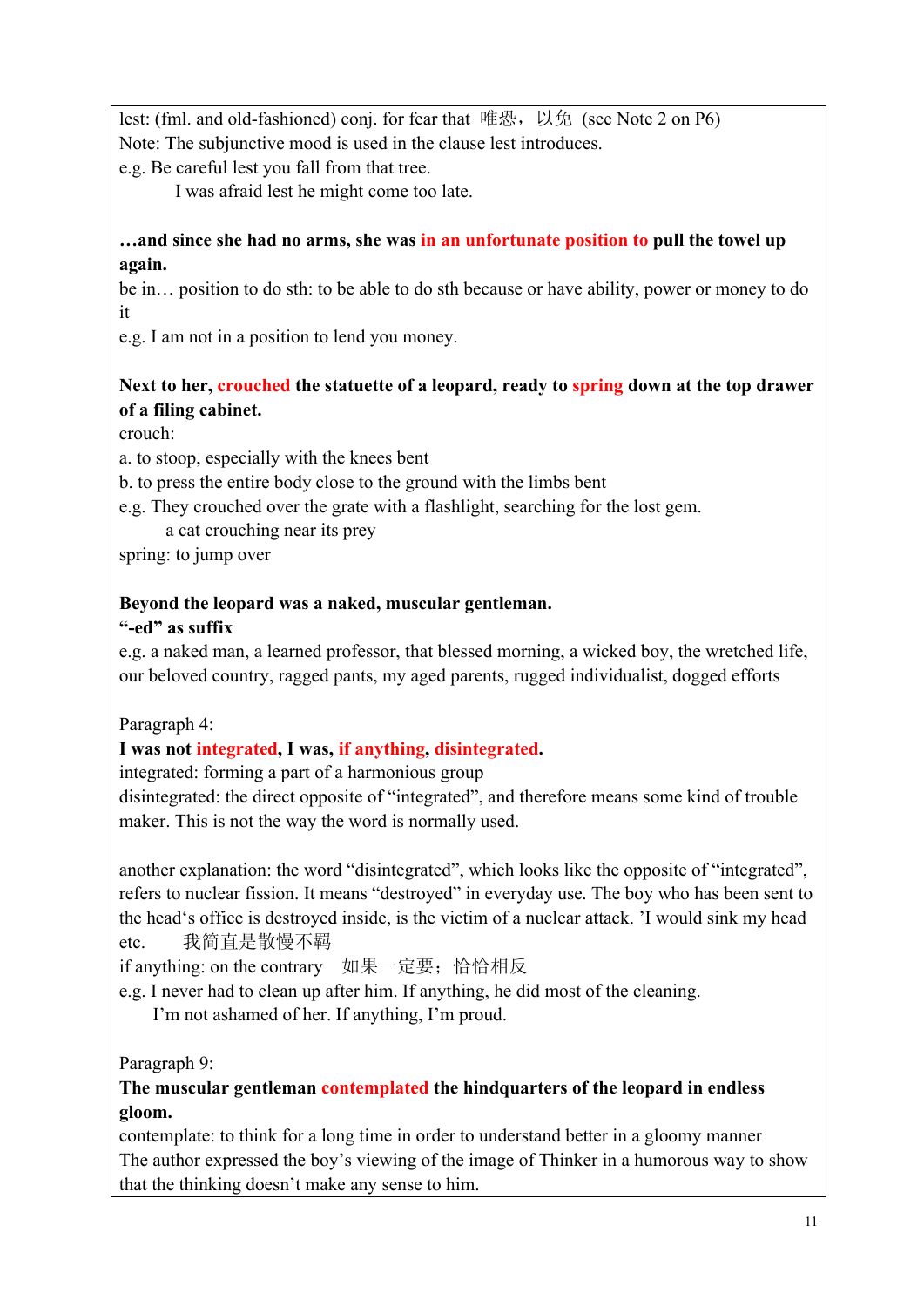| His spectacles caught the light so that you could see nothing human behind them. There<br>was no possibility of communication.<br>caught the light: to have the light shine on it brightly and suddenly<br>The teacher's glasses caught the light and therefore the boy could not see the teacher's eyes.<br>He could not have any eye contact. The implied meaning of this sentence is that they could<br>not communicate, not because of this but because of the teacher's lack of understanding of<br>the boy. |  |  |  |  |
|-------------------------------------------------------------------------------------------------------------------------------------------------------------------------------------------------------------------------------------------------------------------------------------------------------------------------------------------------------------------------------------------------------------------------------------------------------------------------------------------------------------------|--|--|--|--|
| Paragraph 13:                                                                                                                                                                                                                                                                                                                                                                                                                                                                                                     |  |  |  |  |
| On one occasion he headmaster leaped to his feet, reached up and put Rodin's                                                                                                                                                                                                                                                                                                                                                                                                                                      |  |  |  |  |
| masterpiece on the desk before me.                                                                                                                                                                                                                                                                                                                                                                                                                                                                                |  |  |  |  |
| leaped to his feet: to jump up                                                                                                                                                                                                                                                                                                                                                                                                                                                                                    |  |  |  |  |
| reach up: to move a hand or arm upward in order to touch, hold, or pick up sth. Also: to reach<br>sth. down; to reach out (for); to reach into                                                                                                                                                                                                                                                                                                                                                                    |  |  |  |  |
| Three parallel verb phrases are used to describe the sequence of his actions.                                                                                                                                                                                                                                                                                                                                                                                                                                     |  |  |  |  |
| to one's feet 站起来<br>to leap to one's feet 一跃而起                                                                                                                                                                                                                                                                                                                                                                                                                                                                   |  |  |  |  |
| to rise to one's feet   站起身来<br>to struggle to one's feet 挣扎着站起来                                                                                                                                                                                                                                                                                                                                                                                                                                                  |  |  |  |  |
| to stagger to one's feet 蹒跚而立<br>to help sb. to one's feet 扶某人站起来                                                                                                                                                                                                                                                                                                                                                                                                                                                 |  |  |  |  |
| to pull sb. to his feet 把某人拉起来                                                                                                                                                                                                                                                                                                                                                                                                                                                                                    |  |  |  |  |
| on occasion                                                                                                                                                                                                                                                                                                                                                                                                                                                                                                       |  |  |  |  |
| Please translate the following sentences:                                                                                                                                                                                                                                                                                                                                                                                                                                                                         |  |  |  |  |
| 总是,不管什么时候<br>He talked about his work on every occasion.                                                                                                                                                                                                                                                                                                                                                                                                                                                          |  |  |  |  |
| 有几次<br>She was invited to the Master's room on several occasions.                                                                                                                                                                                                                                                                                                                                                                                                                                                 |  |  |  |  |
| 有时, 遇必要时<br>On occasion, we feel like celebrating and have a party.                                                                                                                                                                                                                                                                                                                                                                                                                                               |  |  |  |  |
| 曾经, 有一次<br>On one occasion, he landed in a deserted car park.                                                                                                                                                                                                                                                                                                                                                                                                                                                     |  |  |  |  |
| Paragraph 15:                                                                                                                                                                                                                                                                                                                                                                                                                                                                                                     |  |  |  |  |
| Nature had endowed the rest of the human race with a sixth sense and left me out.                                                                                                                                                                                                                                                                                                                                                                                                                                 |  |  |  |  |
| a sixth sense: a keen intuitive (直觉的) power. Here the author means the ability to think.                                                                                                                                                                                                                                                                                                                                                                                                                          |  |  |  |  |
| endow sb. with: to provide sb. with a natural quality or talent                                                                                                                                                                                                                                                                                                                                                                                                                                                   |  |  |  |  |
| left me out: not including me; except me                                                                                                                                                                                                                                                                                                                                                                                                                                                                          |  |  |  |  |
| Paraphrase: Everybody, except me, are born with the ability to think.                                                                                                                                                                                                                                                                                                                                                                                                                                             |  |  |  |  |
| e.g. She is one of those lucky women who are endowed with both a sharp brain and great                                                                                                                                                                                                                                                                                                                                                                                                                            |  |  |  |  |
| beauty.                                                                                                                                                                                                                                                                                                                                                                                                                                                                                                           |  |  |  |  |
| We hold these truths to be self-evident, that all men are created equal, that they are                                                                                                                                                                                                                                                                                                                                                                                                                            |  |  |  |  |
| endowed by their Creator with certain unalienable Rights, that among these are Life, Liberty,<br>and the pursuit of Happiness.                                                                                                                                                                                                                                                                                                                                                                                    |  |  |  |  |
| --The Declaration of Independence, Thomas Jefferson                                                                                                                                                                                                                                                                                                                                                                                                                                                               |  |  |  |  |
|                                                                                                                                                                                                                                                                                                                                                                                                                                                                                                                   |  |  |  |  |
| Paragraph 17:                                                                                                                                                                                                                                                                                                                                                                                                                                                                                                     |  |  |  |  |
| Sometimes, exalted by his own oratory, he would leap from his desk and hustle us                                                                                                                                                                                                                                                                                                                                                                                                                                  |  |  |  |  |
| outside into a hideous wind.                                                                                                                                                                                                                                                                                                                                                                                                                                                                                      |  |  |  |  |
| exalted: filled with a great feeling of joy                                                                                                                                                                                                                                                                                                                                                                                                                                                                       |  |  |  |  |
| oratory: art of public speaking                                                                                                                                                                                                                                                                                                                                                                                                                                                                                   |  |  |  |  |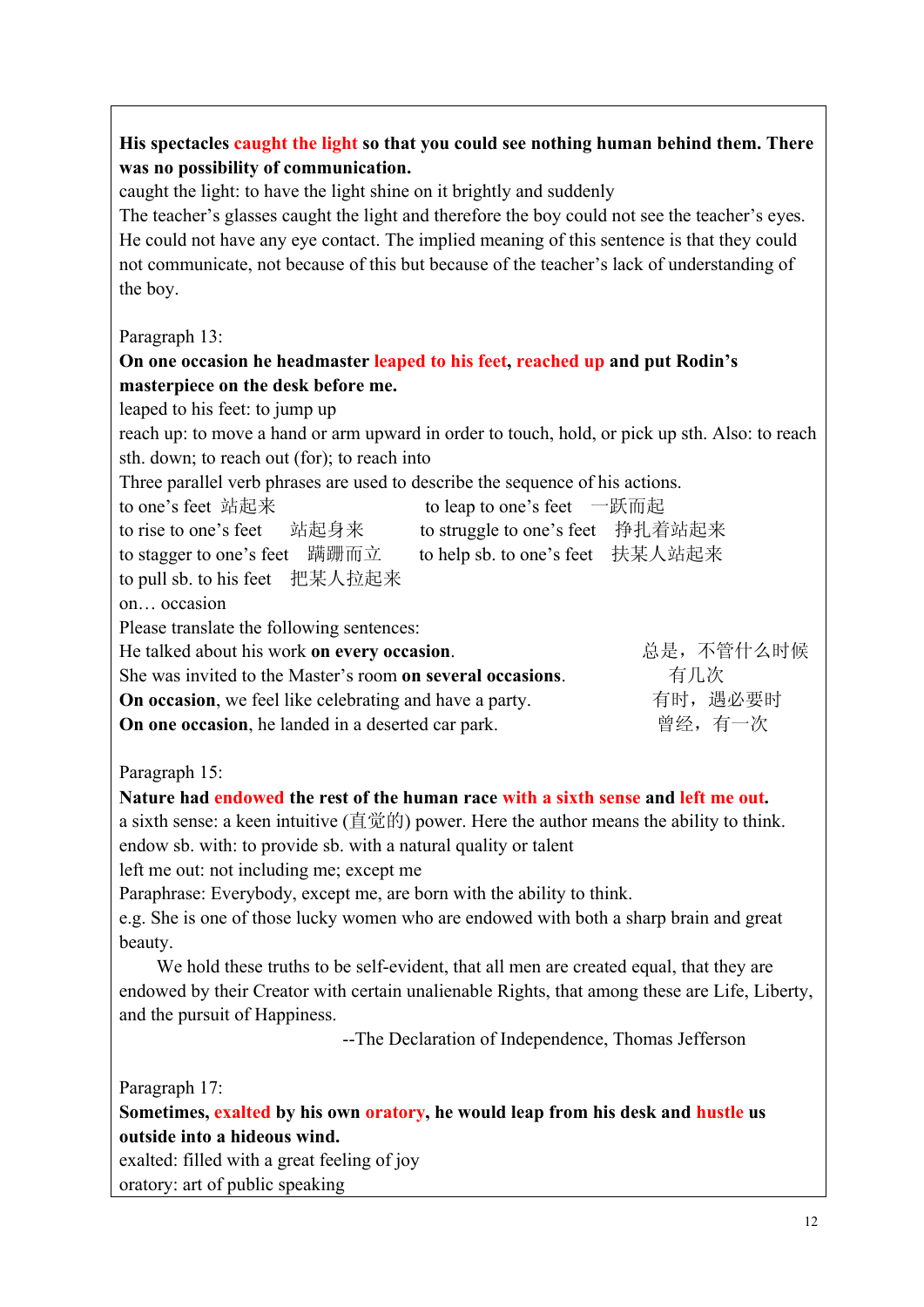hustle: to make sb. move quickly by pushing them in a rough aggressive way Paraphrase: Sometimes he got carried away and would jump from his desk and hurry us outside into a cold and unpleasant wind.

Paragraph 19:

**You could hear the wind, trapped in his chest and struggling with all the unnatural impediments. His body would reel with shock and his face go white at the unaccustomed visitation. He would stagger back to his desk and collapse there, useless for the rest of the morning.** 

trapped in his chest and struggling with all the unnatural impediments: the fresh air had to struggle with difficulty to find its way to his chest because he was unaccustomed to this. reel with shock: he would stagger or be thrown off balance.

reel: to move in a very unsteady way

useless for the rest of the morning: unable to do anything for the rest of the morning Note the humorous effect achieved through the use of the exaggeration and formal style

Paragraph 20:

**Mr. Houghton was given to high-minded monologues about the good life, sexless and full of duty.** 

be given to: to be habitually inclined to do (sth.)

e.g. He is much given to blowing his own trumpet.

She was given to hasty decision.

high-minded monologues: a highly moral speech

Obviously in Mr. Houghton's clean life, there is no place for alcoholic drink, sex, and other worldly pleasures. This is, of course, ironical.

### **Yet in the middle of these monologues, if a girl passed the window, his neck would turn of itself and he would watch her out of sight. In this instance, he seemed to me ruled not by thought but by an invisible and irresistible spring in his neck.**

turn of itself: to turn by itself; to turn on its own

an invisible and irresistible spring in his neck : metaphor, here refers to his sexual impulse The author is ridiculing the contradiction between his high moral tone and the working of his genes which compels him to turn his head toward young girls.

Paragraph 21:

think well of: to have a good opinion of sb.; to think favorably of sb.; to like sb. Try to make some sentences with the phrases:

not think much of 看轻 think better of sb 对某人印象好;看重某人 think better of sth. 改变……念头; 打消主意 think highly of 看重; 器重 think well of 重视; 喜欢 think little of 看轻; 看不起 think poorly of 不放在眼里轻视 think nothing of 轻视认为无所谓认为没什么了不起

Paragraph 23:

**Through him I discovered that thought is often full of unconscious prejudice, ignorance and hypocrisy. It will lecture on disinterested purity while its neck is being**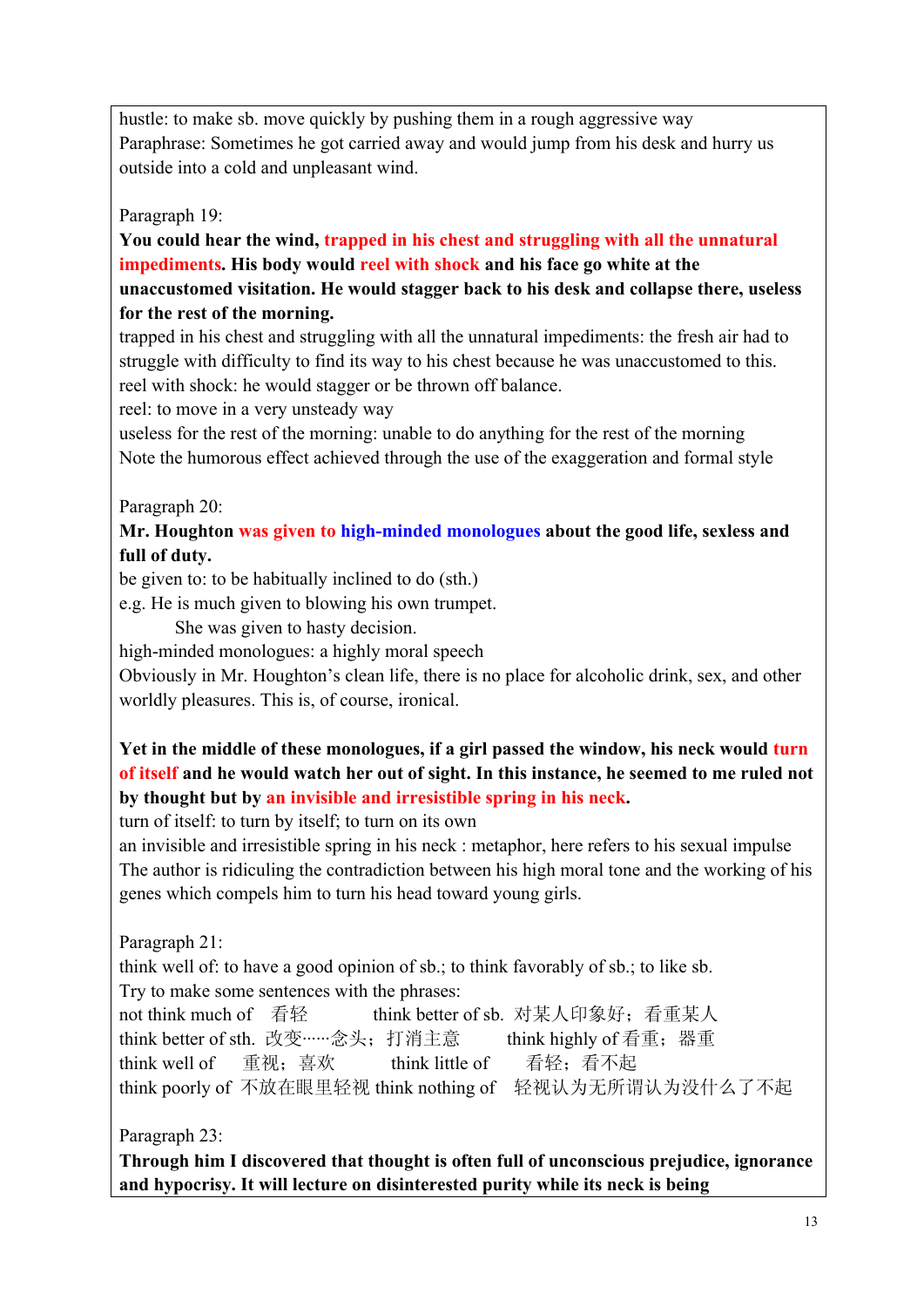#### **remorselessly twisted toward a skirt.**

Q: What does "it" stand for?

A: Mr. Houghton.

metonymy 转喻: a common figure of speech in which an idea is evoked or named by means of a term designating some associated notion.

e.g. The world is watching closely what the White House will do next. (the American government)

# **Technically, it is about as proficient as most businessmen's golf, as honest as most politicians' intentions, or as coherent as most books that get written.**

coherent: orderly, logical, and consistent relation of parts

This ironical sentence shows that the author not only considers those people incompetent, dishonest and incoherent, but also despises most businessmen, distrust most politicians and dislikes most publications.

#### Paragraph 24:

### **I no longer dismiss lightly a mental process.**

I no longer consider the way grade-three thinkers think unimportant because they account for nine-tenths of the people and therefore have great power. Now I know that ignorance, prejudice and hypocrisy are very powerful enemies.

#### **A crowd of grade-thinkers, all shouting the same thing, all warming their hand at the fire of their own prejudices… Man enjoys agreement as cows will graze all the same way on the side of a hill.**

warming their hand at the fire of their own prejudices: all feeling very content and happy because they share the same prejudices

Man enjoys agreement as cows will graze all the same way on the side of a hill: (simile) enjoy the peaceful, safe and harmonious environment

The author thinks that it is probably human nature to enjoy agreement because it seems to bring peace, security, comfort and harmony.

# Paragraph 25:

### **Grade-two thinkers do not stampede easily, though often they fall into the other fault and lag behind. Grade-two thinking is a withdrawal, with eyes and ears open. It destroys without having the power to create.**

stampede: to get easily frightened and run with the crowd

fall into the other fault: to go to the other extreme, that is to act too slowly and lag behind withdrawal: detachment 冷漠, as from social or emotional involvement; refusing to be part of the crowd

### **It set me watching the crowds cheering His Majesty the King and asking myself what all the fuss was about, without giving me anything positive to put in the place of that heady patriotism. But there were compensations.**

fuss: too much attention or excitement to unimportant things

to put in the place of: to replace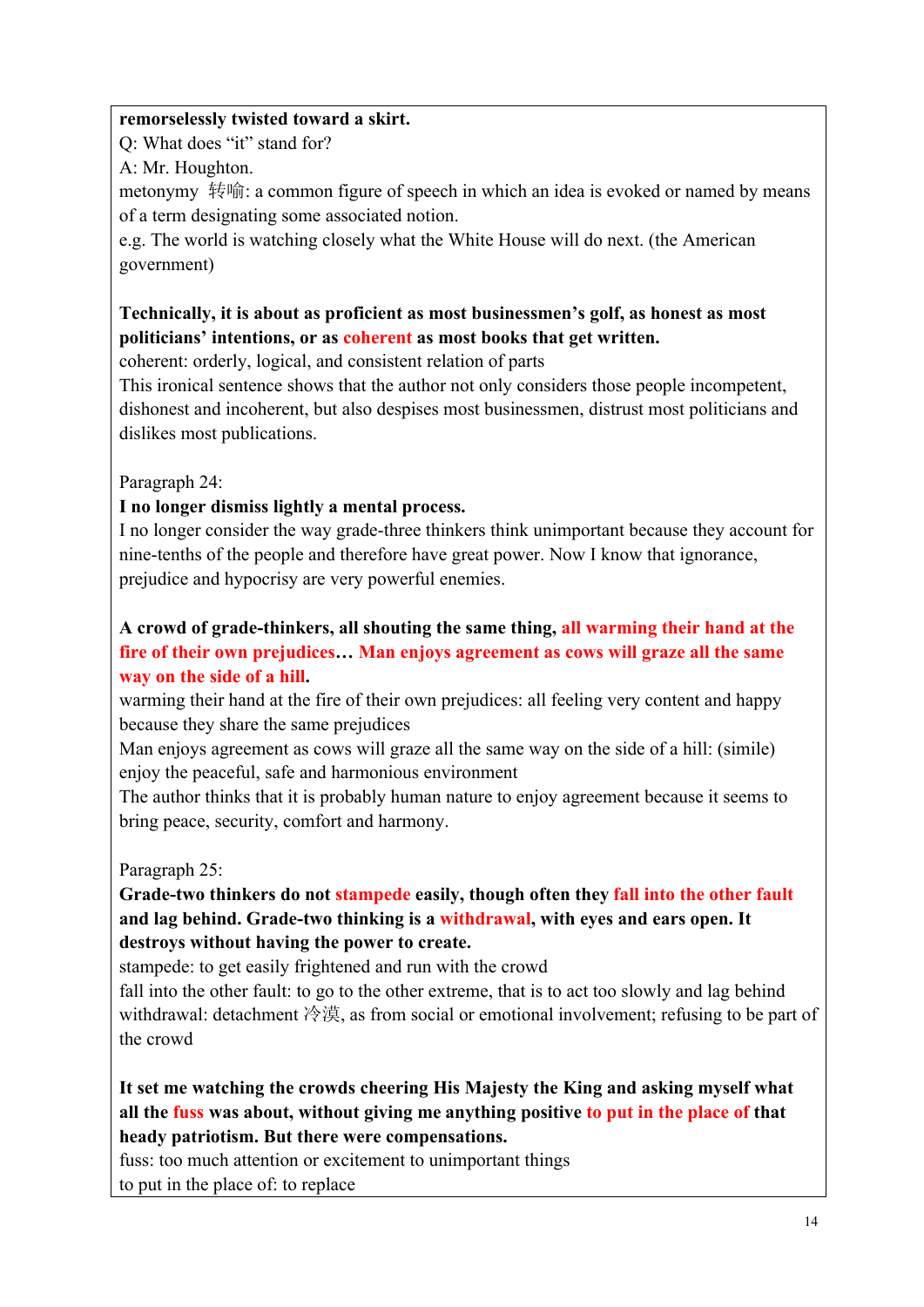compensations: pay, reward

It made me watch people shouting in joy and support of the King and wonder what this senseless excitement was all about although I did not have anything good to replace this exciting or intoxicating patriotism. But I did get something out of it.

Paragraph 26:

**She claimed that the Bible was literally inspired. I countered by saying that the Catholics believed in the literal inspiration of Saint Jerome's Vulgate and the two books were different. Argument flagged.** 

literally inspired: a true historical record

Saint Jerome's Vulgate: the Latin translation of the Bible, used in a revised form as the Roman Catholic authorized version

flag: to decline in interest; to become dull

e.g. his flagging interest in the subject 他对这问题的兴趣减退

"Both Methodists and Catholics believed that their Books are a true record of the God's divine plan." The author used this example to defy Ruth's illogical opinion, therefore the argument became dull because Ruth didn't know how to respond to it.

Paragraph 27:

#### **That was too easy, said I restively since there were more Roman Catholics than Methodists anyway; …**

restively: restlessly, difficult to control one's emotion

Here, the author pointed out Ruth's logical error. The number of people who hold a view is no proof of its validity.

### **I slid my arm around her waist and murmured that if we were counting heads, the Buddhists were the boys for my money. She fled. The combination of me arm and those countless Buddhists was too much for her.**

if we were counting heads: if we were talking about the number of people who believe in this the Buddhists were the boys for my money: I would bet on the Buddhists; I am sure, they are greater in number

too much for her: more than she could accept or bear

Note the author's description of the contrasting combination of his intimate action and strong defiant expressions, which eventually made Ruth withdraw and give up as a grade-two thinker.

for (one's) money: according to one's opinion, choice, or preference

e.g. For my money, it's not worth the trouble.

Try to translate these sentences with money phrases:

for love or money 无论如何,不管以任何代价 in the money 非常有钱,有利可图 money to burn 大量的钱 get one's money's worth 花钱值得 put money on 为……打赌

I wouldn't give him my dog for love or money.

After years of struggle and dependence, air transportation is in the money.

Dick's uncle died and left him money to burn.

It is a bit expensive, but you get your money's worth.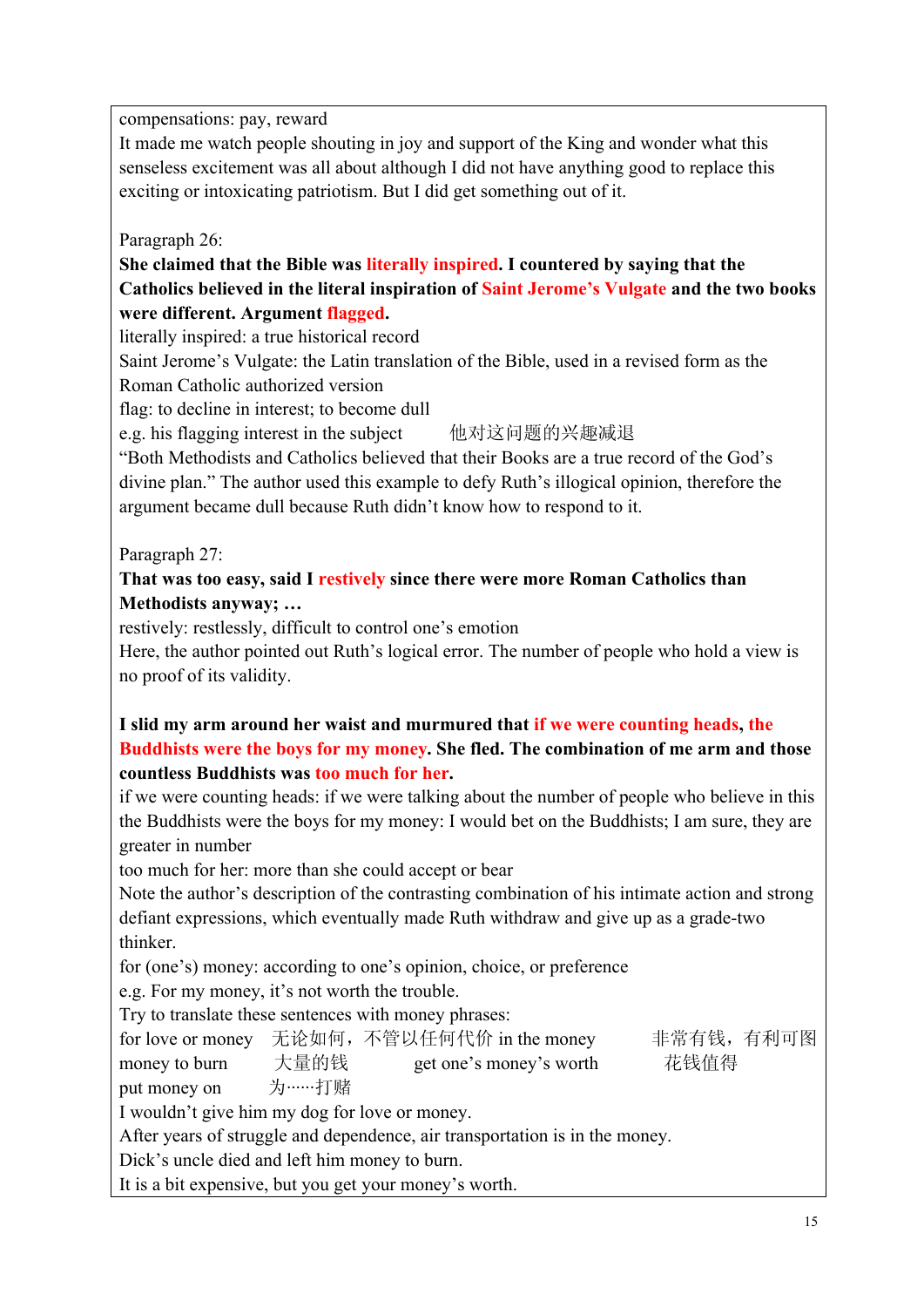to put money on outcome of a race

Paragraph 28:

I was given the third degree to find out what had happened. I lost Ruth and gained an undeserved reputation as a potential libertine.

was given the third degree: to be severely questioned or interrogated

libertine: one who acts without moral restraint; a dissolute person

放荡不羁的人;没有道德约束的人

The author lost his girlfriend and won a bad name even as a grade-two thinker, satisfying himself by finding out deficiencies but not seeking for the truth. Note the effect of the author's self-mockery.

Paragraph 29:

**To find out the deficiencies of our elders satisfies the young ego but does not make for personal security. It took the swimmer some distance from the shore and left him there, out of his depth.** 

satisfies the young ego: to make one fell proud of one's ability and cleverness out of his depth: to be in the water that is too deep for you to stand in and breathe The author uses this metaphor to express the idea that grade-two thinking has its limitations. It does not have anything positive to offer.

```
out of one's depth 水深过头;超越自己的能力;理解不了的
Examples:
```
 Jack was not a good swimmer, add nearly drowned when he drifted out beyond his depth. I am out of my depth when it comes to natural science.

in depth 广泛地; 彻底地

 a study in depth of the poems explore a subject in depth an in-depth study

Paragraph 30:

in the flesh: in the person, present

e.g. I have corresponded with him for some years, but I have never met him in the flesh. He is nicer in the flesh than in his photograph.

flesh and blood 血肉之躯

make one's flesh creep 使人毛骨悚然

thorn in the flesh 肉中刺

e.g. Those sorrows are more than flesh and blood can bear.

The author doesn't give his characters any flesh and blood. 逼真的形象

His story made my flesh creep.

The guerrilla band was a thorn in the flesh of the invaders.

Paragraph 31-32:

**I came up in the end with what must always remain the justification for grade-one thinking. I devised a coherent system for living. It was a moral system, which was wholly logical.**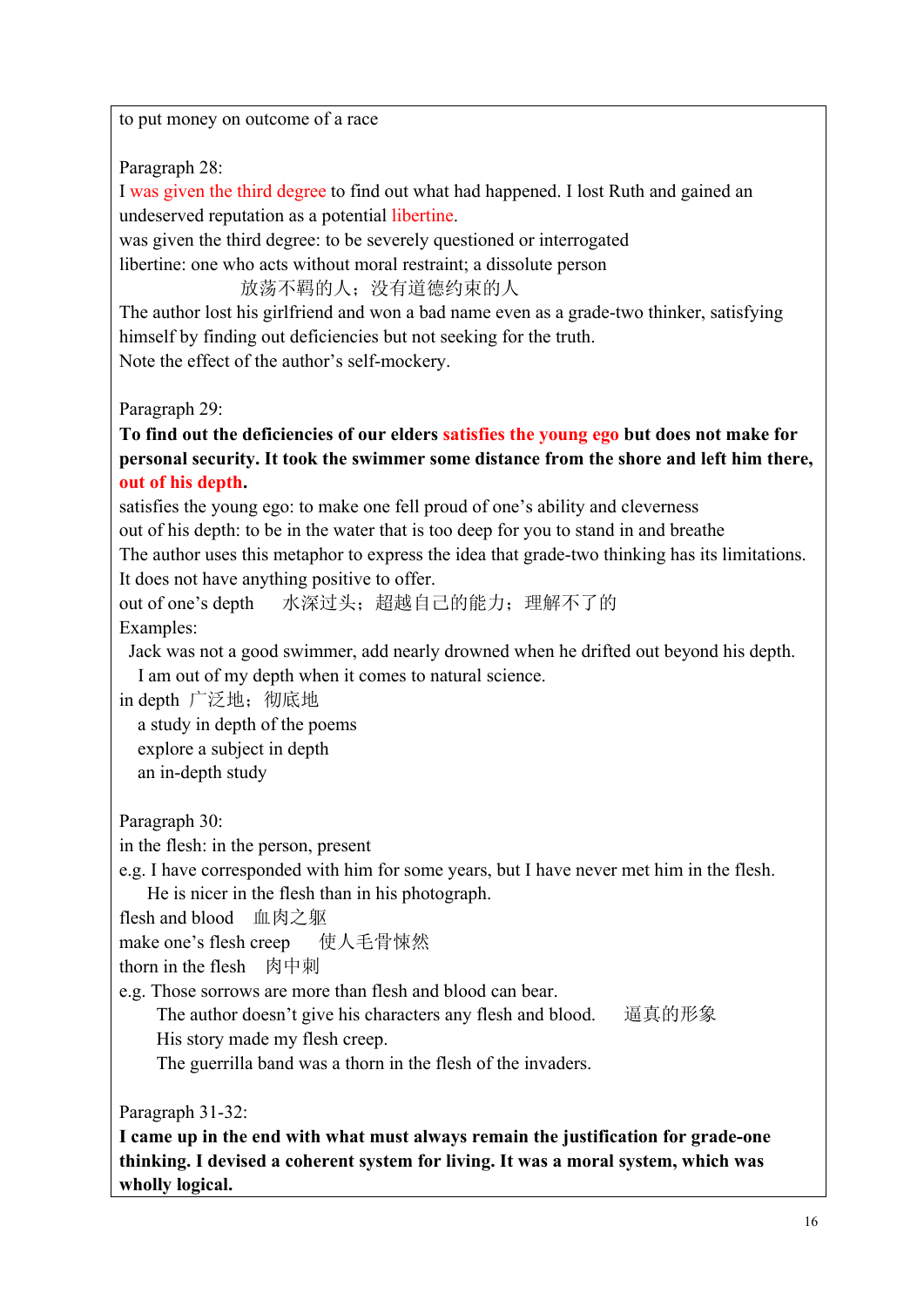According to the author, grade-one thinking must be based on a coherent and logical system for living, in other words, a moral system, without which you cannot prove yourself to be a grade-one thinker. Judging by the context, this system probably refers to one's world outlook and basic political beliefs and moral principles.

**It was Ruth all over again. I had some very good friends who stood by me, and still do. But my acquaintances vanished, taking the girls with them.** 

all over again: repeatedly

What had happened to Ruth and me now happened again. My grade-two thinking frightened away many of my acquaintances.

Phrases and Expressions

| at a time                                                                                |                                         | 在……时候 at all times                                               | 在任何时候, 经常 |  |  |  |
|------------------------------------------------------------------------------------------|-----------------------------------------|------------------------------------------------------------------|-----------|--|--|--|
| at one time                                                                              | 一度, 曾经 at the time                      |                                                                  | 那时候       |  |  |  |
| at times                                                                                 | 有时候                                     | at the same time                                                 | 尽管如此,同时   |  |  |  |
| at the best of times                                                                     | 在最有利的时候                                 |                                                                  |           |  |  |  |
| do away with                                                                             |                                         |                                                                  |           |  |  |  |
| Please translate the following sentences:                                                |                                         |                                                                  |           |  |  |  |
|                                                                                          |                                         | They have done away with corporal punishment in our school.      | 废除体罚      |  |  |  |
| The city has decided to do away with overhead wires.                                     |                                         |                                                                  | 消除高架线     |  |  |  |
| They agreed that privileges must be done away with.                                      |                                         |                                                                  | 取消特权      |  |  |  |
| The robbers did away with their victims.                                                 |                                         |                                                                  | 干掉受害者     |  |  |  |
|                                                                                          |                                         | It is about time all this obsolete machinery was done away with. | 处理掉旧机器    |  |  |  |
| stand by                                                                                 |                                         |                                                                  |           |  |  |  |
| a. to remain uninvolved; to refrain from acting                                          |                                         |                                                                  |           |  |  |  |
| b. to remain loyal to; to aid or support                                                 |                                         |                                                                  |           |  |  |  |
| c. to keep or maintain                                                                   |                                         |                                                                  |           |  |  |  |
| d. to be ready or available to act                                                       |                                         |                                                                  |           |  |  |  |
| Examples:                                                                                |                                         |                                                                  |           |  |  |  |
| You can't stand by and allow such a thing.                                               |                                         |                                                                  |           |  |  |  |
|                                                                                          | He stood by me through all my troubles. |                                                                  |           |  |  |  |
| You should always stand by your promises.                                                |                                         |                                                                  |           |  |  |  |
| The police are standing by to control the crowd if it is necessary.                      |                                         |                                                                  |           |  |  |  |
| Paragraph 33:                                                                            |                                         |                                                                  |           |  |  |  |
| Had the game gone too far? In those prewar days, I stood to lose a great deal, for the   |                                         |                                                                  |           |  |  |  |
| sake of a hobby.                                                                         |                                         |                                                                  |           |  |  |  |
| game: his grade-two thinking which he takes as a hobby                                   |                                         |                                                                  |           |  |  |  |
| go too far: to go beyond what is reasonable and acceptable                               |                                         |                                                                  |           |  |  |  |
| stand to lose to be likely to lose                                                       |                                         |                                                                  |           |  |  |  |
| In those prewar days when many people were fully worked up to a political frenzy, it was |                                         |                                                                  |           |  |  |  |
| very dangerous to voice different opinions. You might lose friends or your job.          |                                         |                                                                  |           |  |  |  |

Paragraph 34-35:

**Now you are expecting me to describe how I saw the folly of my ways and came back to the warm nest…**

Now you think I will tell you how I gradually saw my stupidity in being a grade-two thinker